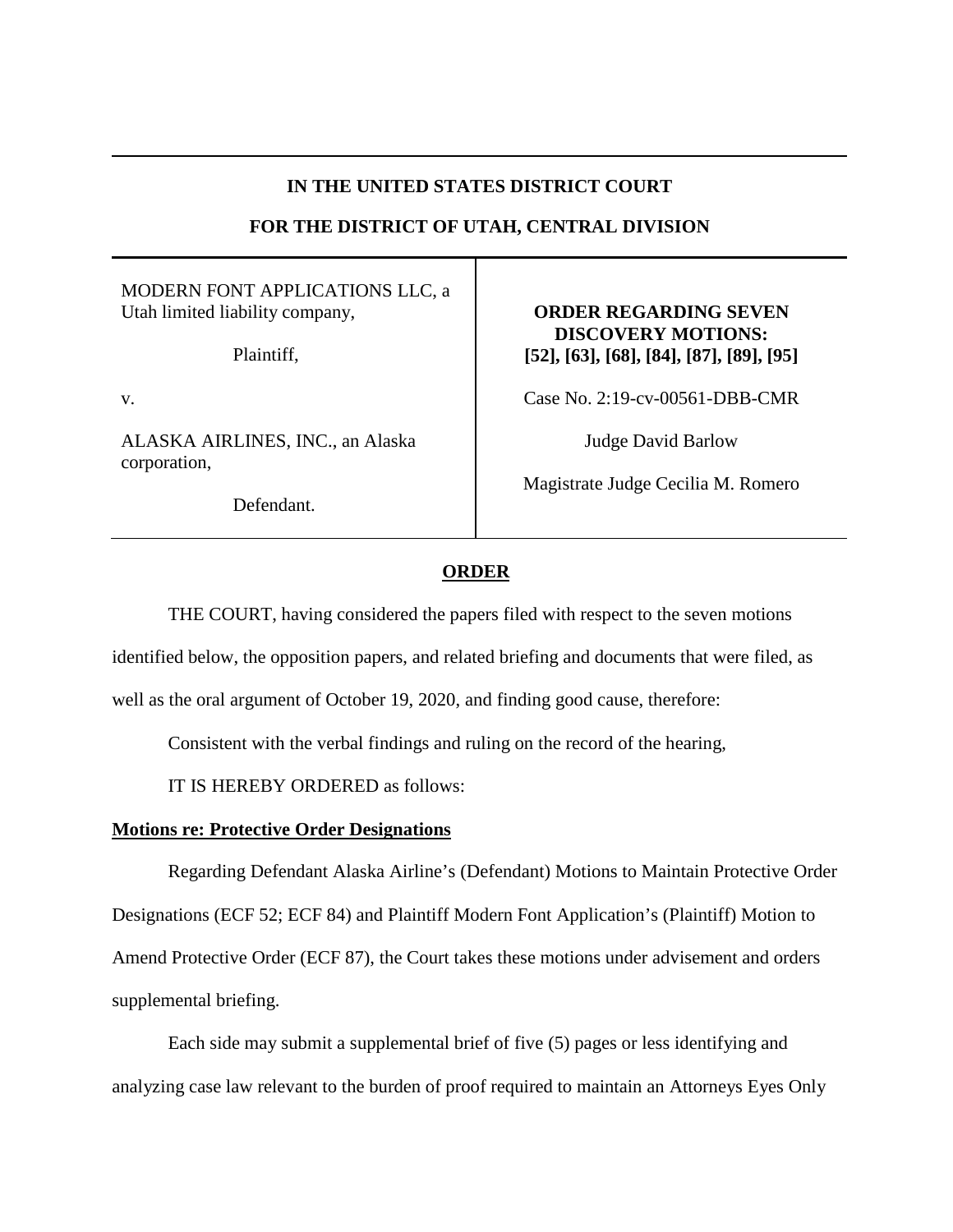designation for discovery materials and case law relevant to competitive decision-making, including cases relevant to licensing companies where in-house counsel is involved. Plaintiff's brief shall be filed no later than October 28, 2020. Defendant's brief shall be filed no later than November 6, 2020.

### **Defendant's Motion to Compel Licensing Documents**

Regarding Defendant's Motion to Compel (ECF 63) in connection with LPR 2.2, Interrogatory 8, and Document Requests 1 and 9, the Court is taking the motion under advisement and orders supplemental briefing regarding production of settlement licensing documents.

Each side may submit a supplemental brief of five (5) pages or less. Plaintiff's brief shall be filed no later than October 28, 2020. Defendant's brief shall be filed no later than November 6, 2020.

#### **Plaintiff's Motion to Compel Initial Disclosures**

Regarding Plaintiff's Motion to Compel Initial Disclosures and Motion for Sanctions (ECF 68), the Court **GRANTS** the motion to compel initial disclosures and **DENIES** the request for sanctions.

No later than 30 days from the Court's October 19, 2020 verbal ruling, (*i.e.*, by November 18, 2020), Defendant shall:

(a) serve supplemental initial disclosures on Plaintiff. The supplemental initial disclosures shall (i) include all witnesses that Defendant intends to rely on as required under Rule 26(a) without incorporation by reference to Defendant's interrogatory responses; (ii) include the contact information, including work address, home address, and personal phone number for each witness; (iii) identify whether each witness is a current employee of Defendant, an independent contractor, or third-party; (iv) identify for each witness whether the witness has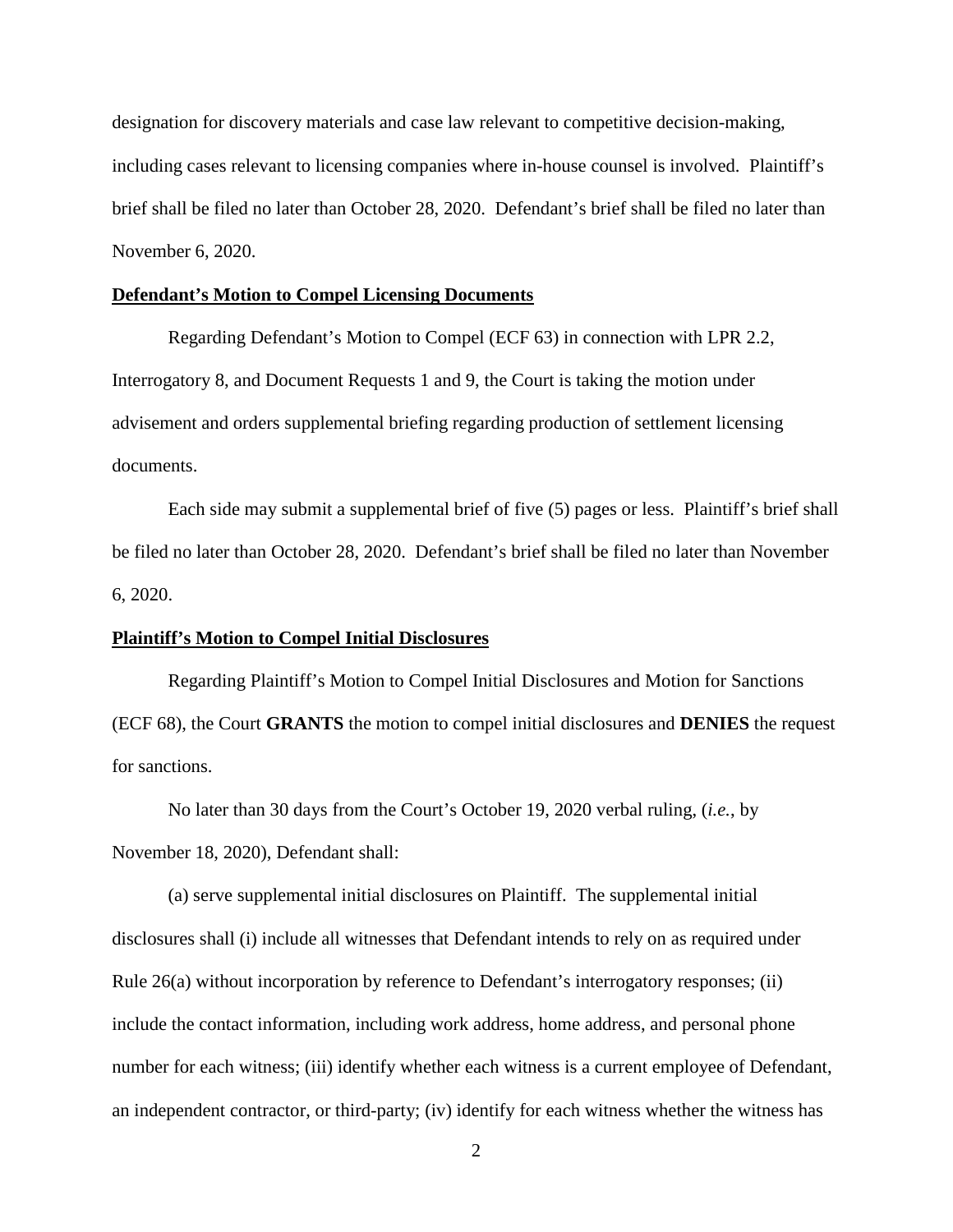retained Defendant's counsel and is presently being represented by Defendant's counsel regarding this matter; and (v) provide a description of the subject matter and information on which each witness is likely to provide testimony;

(b) serve a supplemental response to Plaintiff's Interrogatory No. 1 that identifies potential witnesses that may have discoverable information on whom Defendant does not intend to rely under Rule 26 (a). For each potential witness identified in Defendant's interrogatory response (including as supplemented), Defendant shall provide the same information as ordered above for witnesses disclosed under Rule 26(a); and

(c) ensure that its supplemental Rule 26(a) disclosures and supplemental interrogatory response makes clear which witnesses Defendant will rely upon under Rule 26(a) and which witnesses are only identified responsive to Interrogatory No. 1.

#### **Plaintiff's Motion to Compel Source Code**

Regarding Plaintiff's Motion to Compel Production of Source Code (ECF 89), the Court **GRANTS** the motion to compel.

LPR 2.2 requires the production of complete source code, not just what the defendant thinks is relevant to infringement. Further, the source code is responsive to Plaintiff's requests for production. The Court finds that Plaintiff has shown that the source code is relevant to its patent claims and that Defendant's conclusory arguments fail to establish that the information is irrelevant or not proportional to the needs of the case. Defendant shall produce the requested complete source code for each of its disclosed handheld device applications (the Alaska Airlines app for iOS, the Alaska Airlines – Travel app for Android, the Hopper app for each of iOS and Android, and the Report It! app for each of iOS and Android), no later than 30 days from the Court's October 19, 2020 verbal ruling, (*i.e.*, by November 18, 2020). As noted during the hearing, now that the Court has clarified its expectation with regard to the production of source

3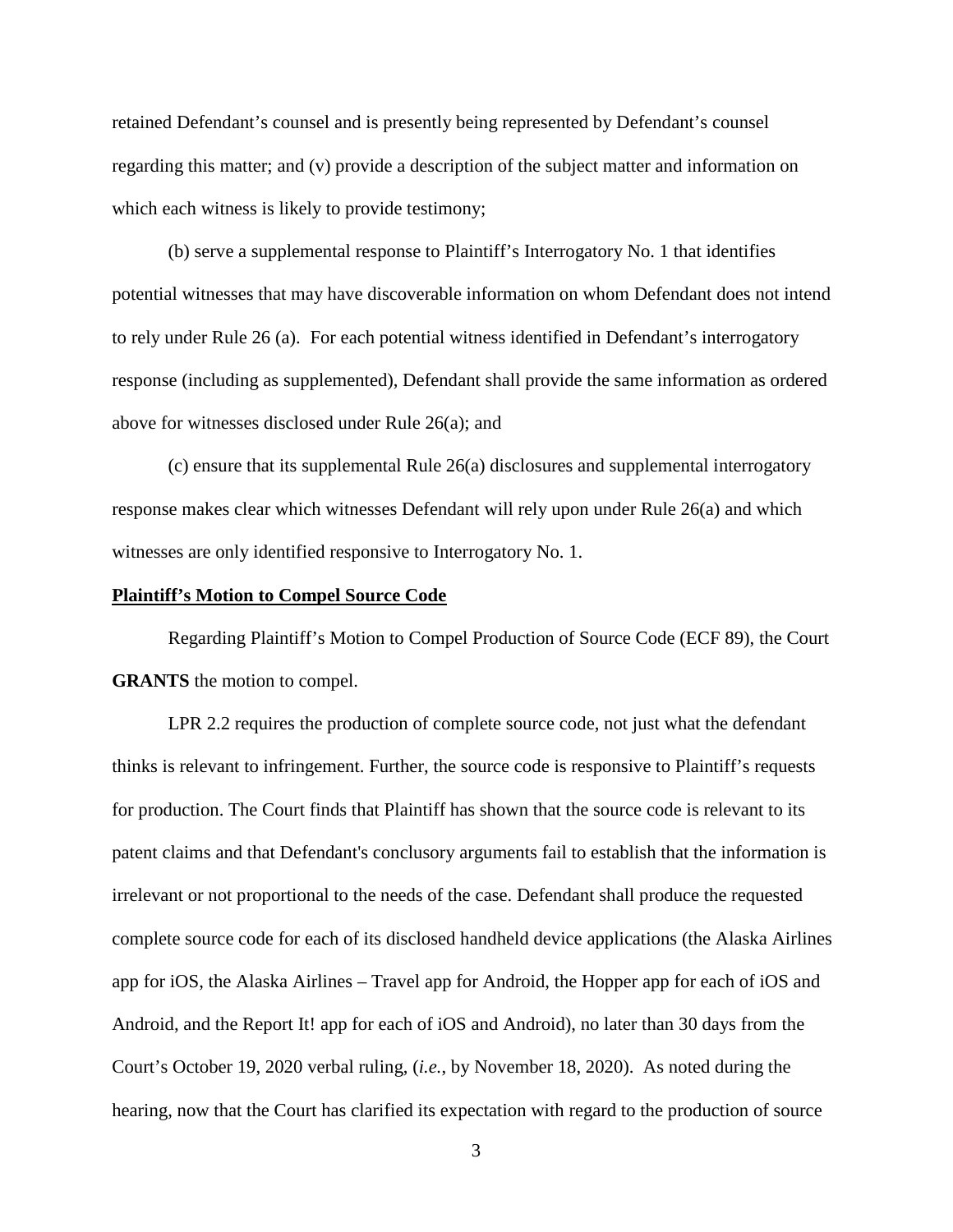code, the Court expects the Defendant to comply with requests to produce relevant source code.

The Court denies Plaintiff's request for attorneys' fees on this motion because the Court finds that it would be unjust to order the Defendant to pay fees where the Defendant relied on prior guidance from the Court regarding the production of source code.

#### **Plaintiff's Motion to Compel Documents**

Regarding Plaintiff's Motion to Compel Production of Documents (ECF 95), the Court **GRANTS** the motion to compel.

Defendant is ordered to produce supplemental responses to Plaintiff's requests for production no later than 30 days from the Court's October 19, 2020 verbal ruling, (*i.e.*, by November 18, 2020).

Defendant's supplemental responses shall exclude: (a) all of Defendant's general objections; (b) any boilerplate objections; (c) any objections referring Plaintiff to SEC documents; (d) any COVID delay objections, or (e) objections directing the Plaintiff to get the documents from other sources unless (i) Defendant can meet the undue burden standard for getting it from another source, or (ii) Defendant does not have possession, custody, or control of the documents.

 The supplemental response should be abundantly clear on what has and has not been produced, and if not produced why, or if they are subject to any objection, the specific objections at issue. If Defendant is withholding any documents based on privilege, then Defendant must produce a privilege log with its responses identifying what Defendant is withholding based on privilege.

Before filing any further motion based upon the incomplete production of documents or the supplemental responses to requests for production required by this order, the parties shall meet and confer regarding the documents that have or have not been produced.

4